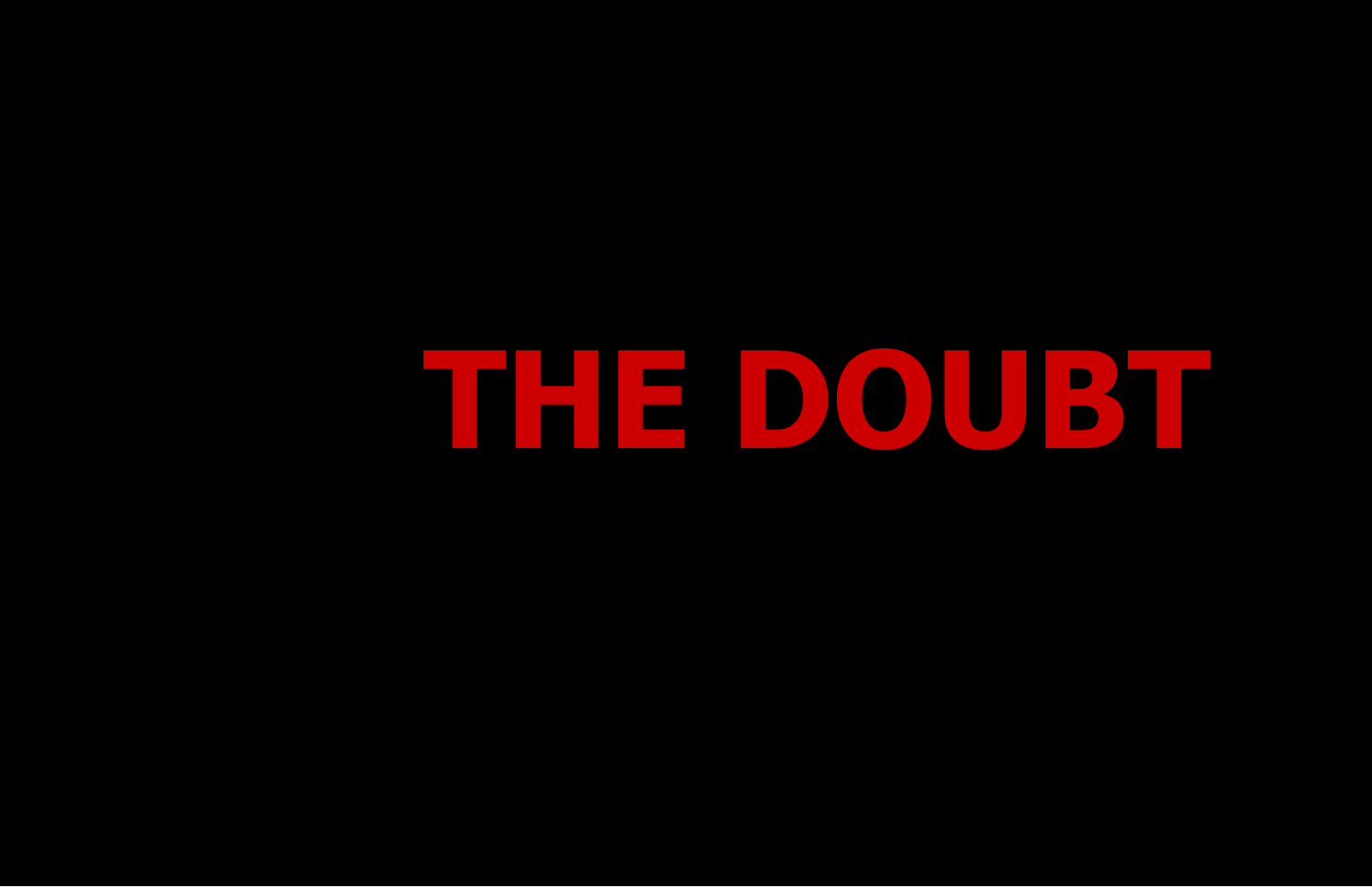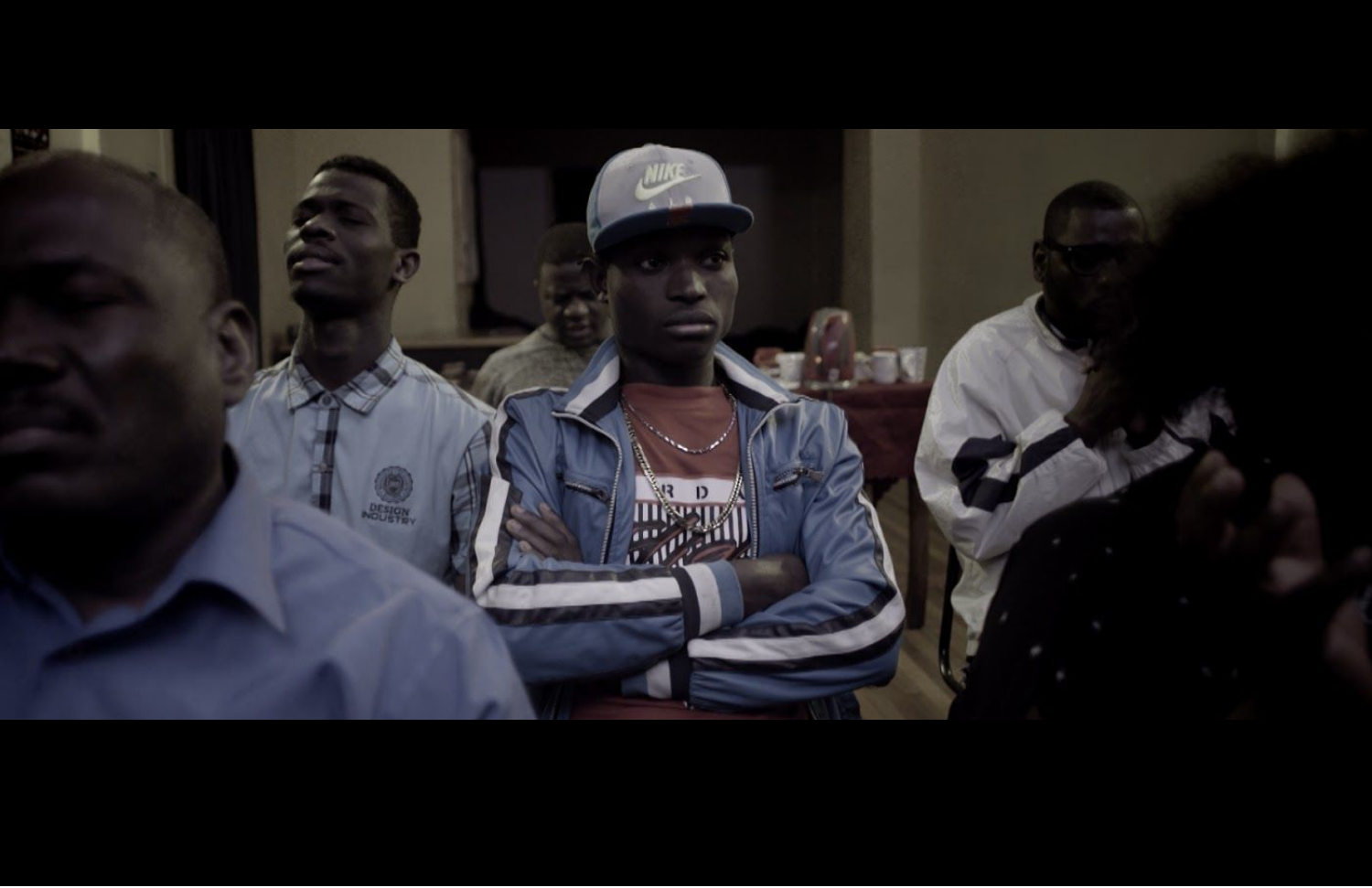## **THE DOUBT**

#### Direction **Juan Cáceres**

Executive production **Alejandro Ugarte, Esteban Sandoval, Joakín Díaz**

#### **Cast: Steevens Benjamin, Alfredo Castro, Javiera Orellana, Wilmer Amadis**

#### **TECHNICAL TEAM**

Production manager: Camila Ramirez DOP: Valeria Fuentes Sound: Rubén Jeraldo, Eduardo Ramos Production design: Constanza Chacana Editing: Diego Figueroa

**LINK** [TRAILER](https://vimeo.com/202547425) - THE DOUBT

#### **SYNOPSIS**

Junior is a young Haitian. After fighting with a coworker, he is harassed by his boss. This event makes him doubt about his manliness.

#### **TECHNICAL DETAILS**

Genre: Fiction / Drama Duration: 9 minutes Projection format: DCP 2k scope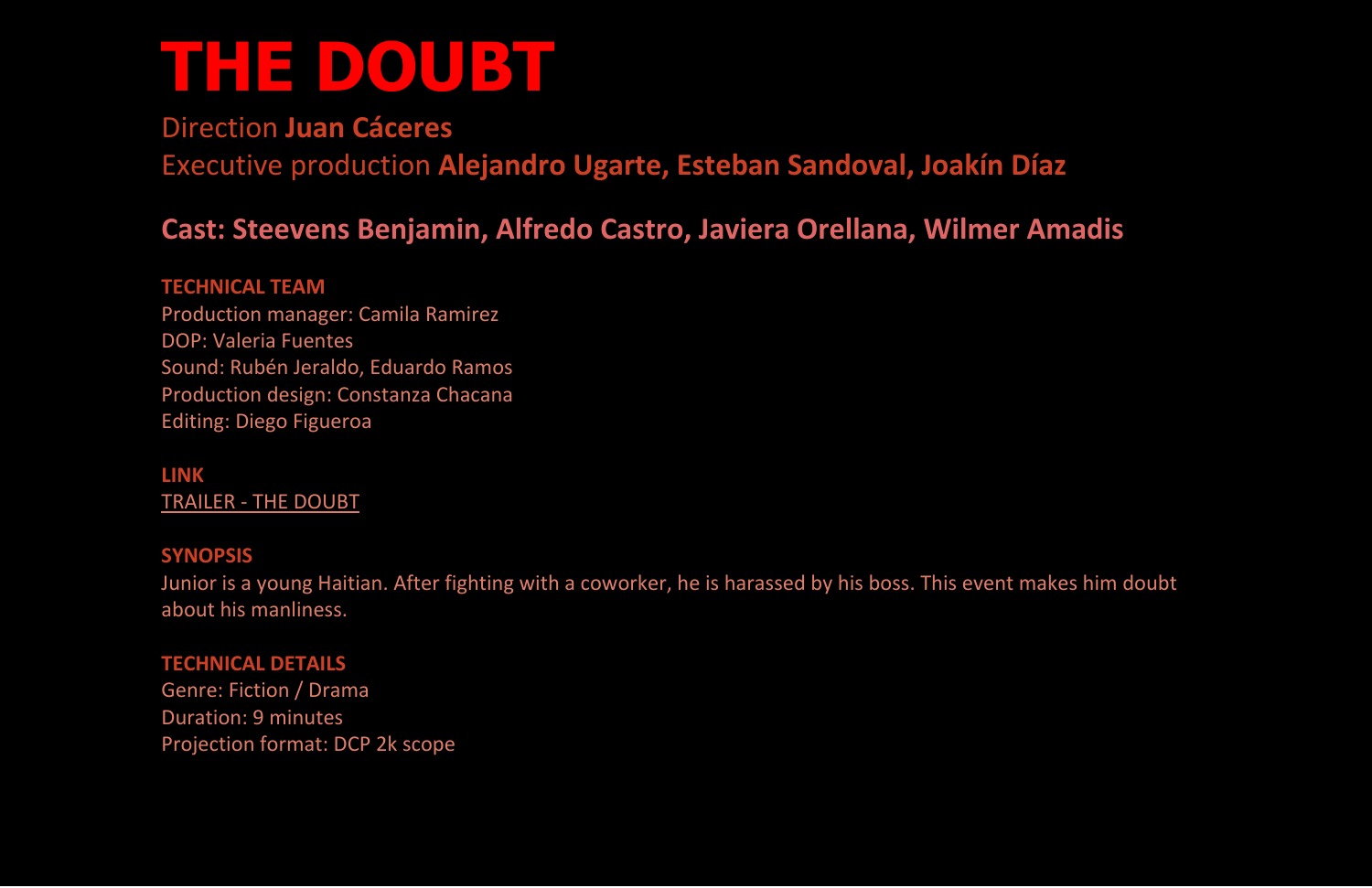#### **FESTIVALS**

National Talent Competition SANFIC 13 Latin American Exhibition 28th International Short Film Festival of São Paulo 28º CineLatino Rencontres de Toulouse

#### **INTENTION NOTE**

Our stories arise to dialogue with society, to provoke, for seduce and inconvenience, to drive a conscious opinion in viewers. We believe in the cinema as a tool of change, that builds in the imagination of its spectators the possibility of a better future.

#### **DIRECTOR**



Juan Cáceres (1990). Santiago of Chile. Film and TV Director of the University of Chile. He works as an editor, screenwriter and film director. In addition, it is a producer of content for new media and the internet.

In 2016 he directs the fiction short "Desiderio" premiered at SANFIC 12. "Martirio", his first feature film script, gets a mention from the jury in the script contest of the Arcos Institute and the FICV 22, also participates in Panama Lab. Bomba, currently in production "won the" Mi Primer Largometraje "award and the biggest incentive of the VIII BoliviaLab.

He is currently founder and executive director of "Grow Show", web series channel.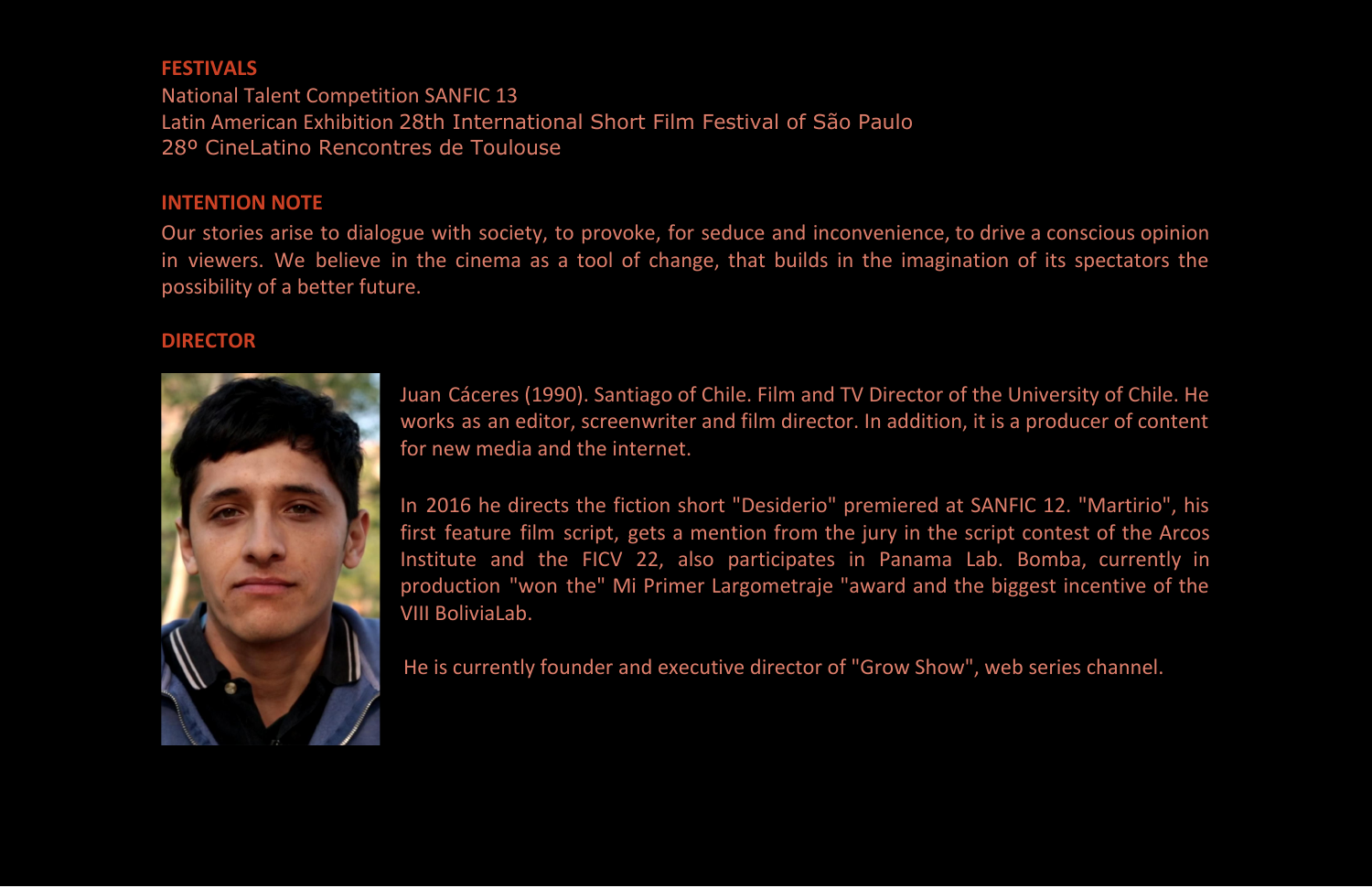